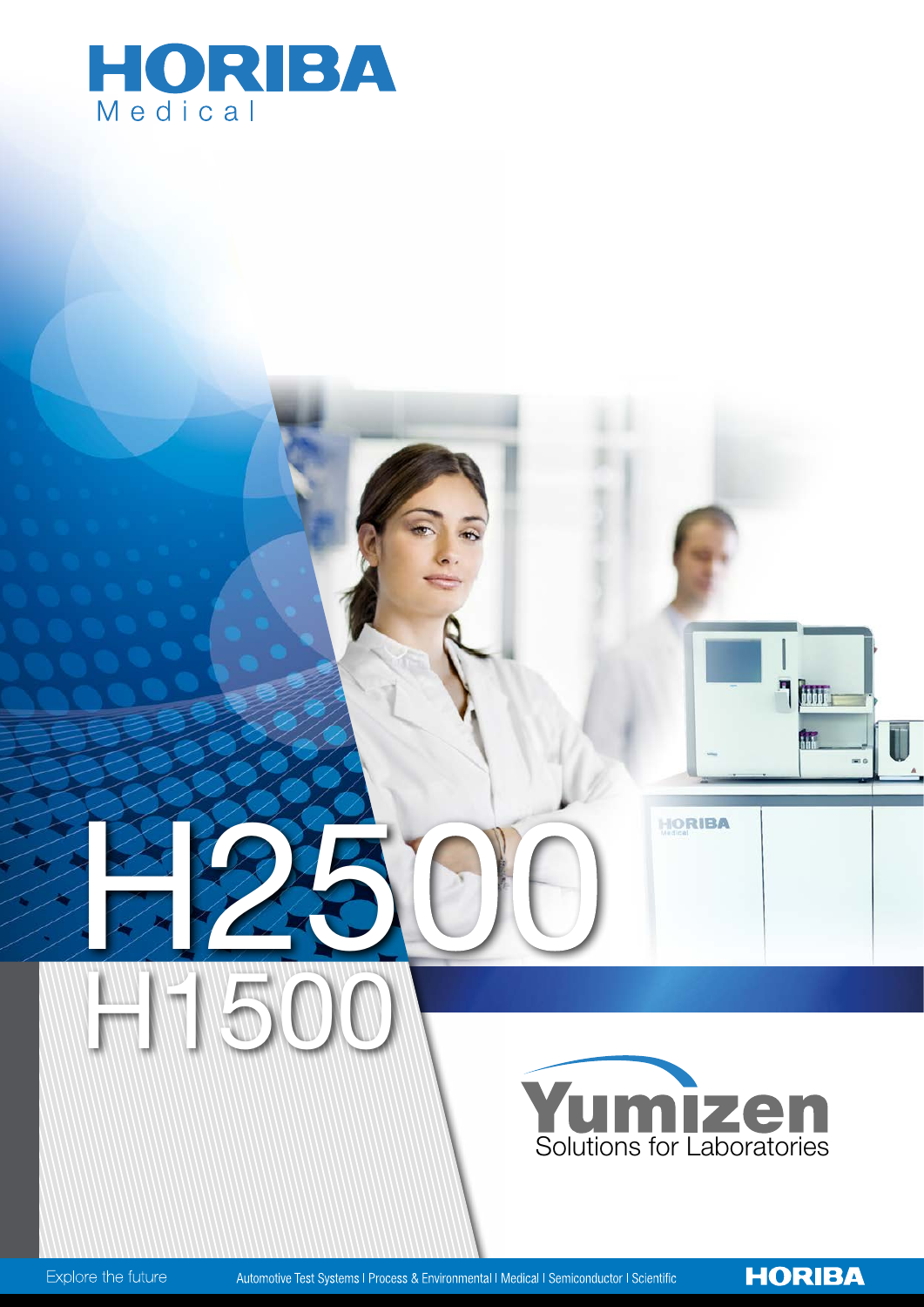



# «Mastering to deliver reliable results»

### The new generation of HORIBA Medical automated hematology analyzer answers customers expectations of solid and reliable diagnostic technology as well as rapid and consistent results.

A real throughput of 120 samples per hour for CBC-DIFF, NRBC and slides

110µl sampling only (rotative shear valve)

Integrated reagents on board (5 for Yumizen H2500 and 4 for Yumizen H1500)

Automatic 360° rotative sample mixing for perfect homogeneity

Up to 55 parameters

Low value cycle (LVC) with extended counting

NRBC included in the DIFF cycle

Optical platelets (optical extinction technology)

White and red blood cell immature channels





Middleware and expert validation station with Multi site management capacities : patient's results, Quality Controls, Multi instrument connectivity, TAT monitoring, remote access.

The Yumizen P8000 embeds a standardized rules package including ISLH rules and also offers the flexibility to create tailor made rules for rerun, reflex tests, comments and the automatic validation process. Complete traceability for accreditation



Option on Yumizen H2500

The reference in fully automated smearing and staining ensures:

- User and results security
- Standardized Quality blood smears
- Bi-directional query mode for requested or reflex slides
- A real throughput of 120 slides/h
- A staining STAT mode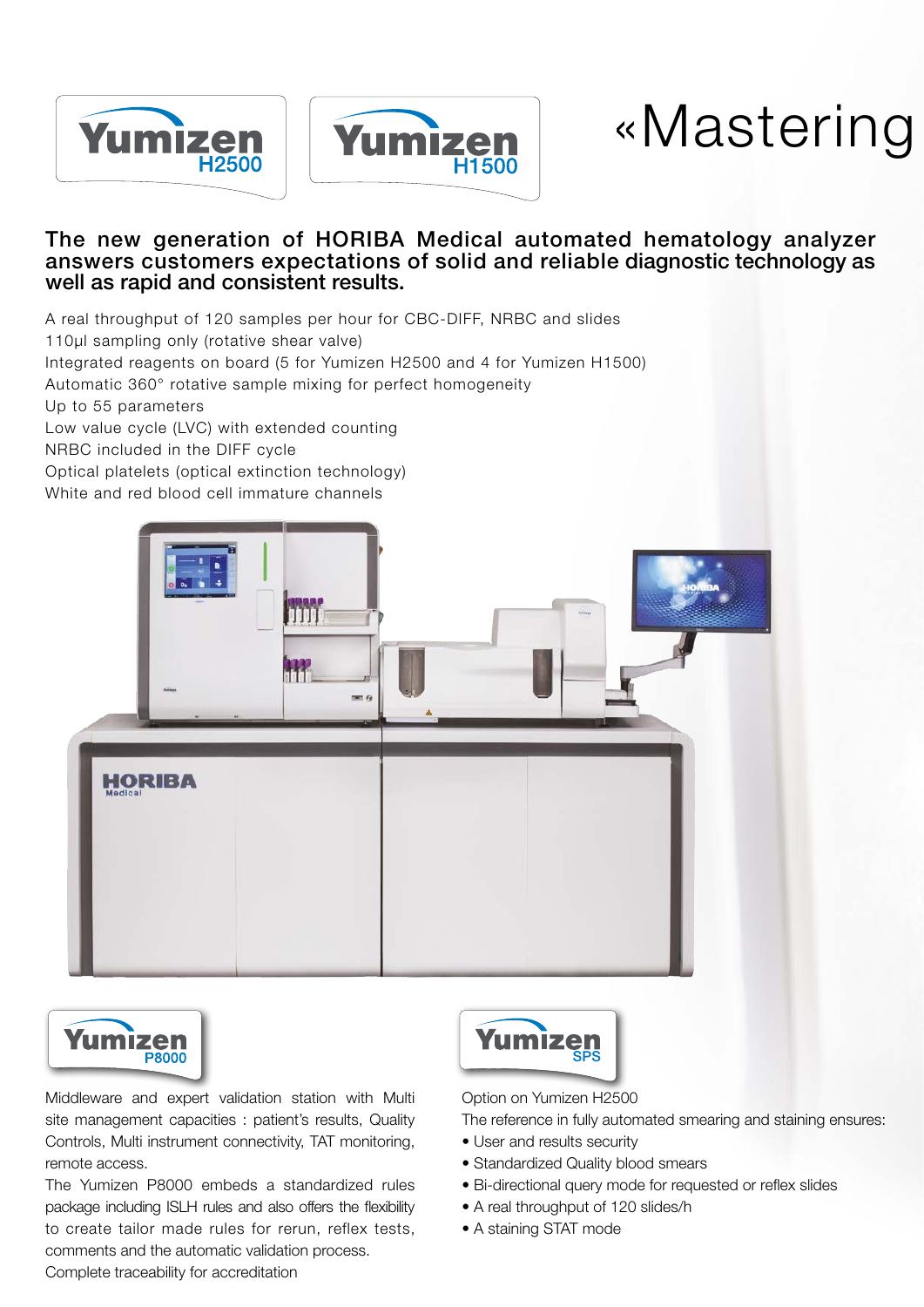# the analysis process to deliver reliable results»

# Unique features

#### Comprehensive sample management

- Single sampling needle for both rack and STAT mode
- Low sampling volume of 110µl
- STAT and manual mode with multi pre calibrated types of tubes (pediatric, micro-cup …)
- New rack system compatible with most of other EDTA sample systems - analyzers and sorters
- Innovative four sided autoloader for perfect sample mixing and optimized loading

#### Expert diagnostic with robust and extended parameters

- CBC DIFF NRBC with expert menus for 3 dimensional analysis (CVD : Complexity, Volume and distribution)
- Immature WBC
- Reticulocytes
- MIC%, MAC%
- Plt Ox
- Body Fluid (available Q3 2017) and LVC (Low Value Cycle)



## Yumizen P8000

Expert middleware with its extended monitoring capabilities:

Workload management

Real time key performance indicators

Continuous productivity (even during LIS down time) Web based application

## Multi configurations

Benchtop, floor-standing or integrated in the HELO\* solution with the automated tracking conveyor Yumizen T6000